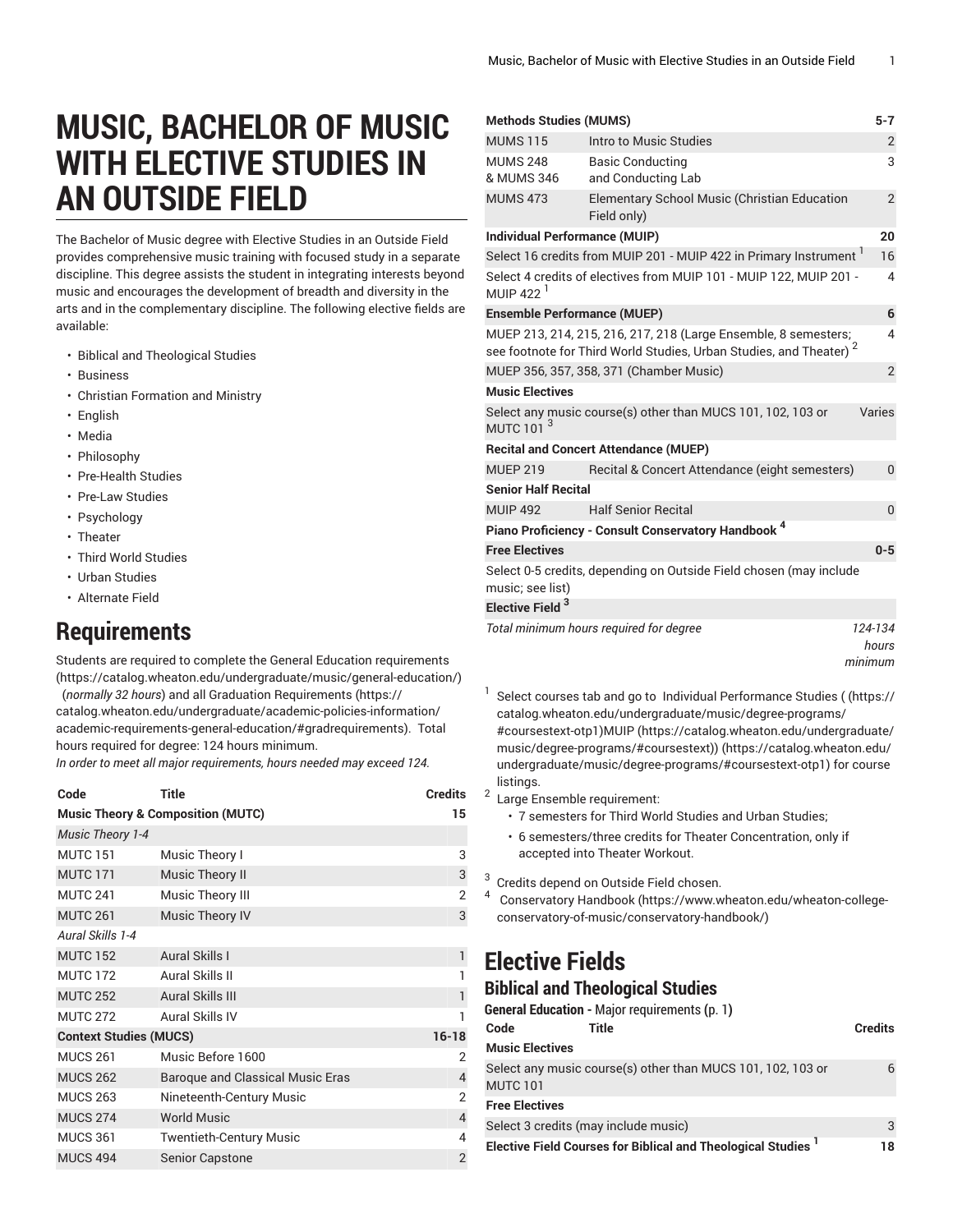| Required                        |                                                                     | 8  |
|---------------------------------|---------------------------------------------------------------------|----|
| <b>BITH 325</b>                 | <b>Biblical Interpretation and Hermeneutics</b>                     | 4  |
| <b>BITH 375</b>                 | <b>Christian Ethics</b>                                             | 4  |
| <b>Electives</b>                |                                                                     | 10 |
| Select Option 1 or 2:           |                                                                     |    |
| Option 1 (Biblical Studies):    |                                                                     |    |
| <b>BITH 344</b>                 | The Psalms: Songs of Israel and the Church                          | 2  |
| or BITH 345                     | Life of David                                                       |    |
| courses                         | Other OT and NT Courses: Select 8 credits from BITH 300-400 level   | 8  |
| Option 2 (Theological Studies): |                                                                     |    |
| <b>BITH 372</b>                 | <b>Historical Theology</b>                                          | 4  |
| courses                         | Other Theological Studies: Select 6 credits from BITH 300-400 level | 6  |

<sup>1</sup> Above Gen Ed Bible Requirements.

# **Business**

| Code                   | <b>General Education - Major requirements (p. 1)</b><br>Title | <b>Credits</b>              |
|------------------------|---------------------------------------------------------------|-----------------------------|
| <b>Music Electives</b> |                                                               |                             |
| <b>MUTC 101</b>        | Select any music course(s) other than MUCS 101, 102, 103 or   | 6                           |
| <b>Free Electives</b>  |                                                               |                             |
|                        | Select 3 credits (may include music)                          | 3                           |
|                        | <b>Elective Field Courses for Business</b>                    | 24                          |
| Required               |                                                               | 20                          |
| <b>ECON 211</b>        | <b>Principles of Microeconomics</b>                           | 4                           |
| <b>B EC 226</b>        | <b>Financial Accounting</b>                                   | 4                           |
| <b>B EC 229</b>        | <b>Management Information Systems</b>                         | 2                           |
| <b>B EC 328</b>        | <b>Business Ethics</b>                                        | $\overline{2}$              |
| <b>BEC 341</b>         | <b>Principles of Marketing</b>                                | 4                           |
| <b>B EC 342</b>        | <b>Principles of Management</b>                               | 4                           |
| <b>Electives</b>       |                                                               | $\boldsymbol{\vartriangle}$ |
| <b>B EC 227</b>        | <b>Managerial Accounting</b>                                  | 4                           |
| <b>B EC 352</b>        | <b>Business Law</b>                                           | 2                           |
| <b>B EC 421</b>        | <b>Organizational Behavior</b>                                | $\overline{2}$              |
| <b>ECON 365</b>        | Development Economics                                         | 4                           |

# **Christian Formation and Ministry**

|                        | <b>General Education - Major requirements (p. 1)</b>               |                |
|------------------------|--------------------------------------------------------------------|----------------|
| Code                   | <b>Title</b>                                                       | <b>Credits</b> |
| <b>Music Electives</b> |                                                                    |                |
| <b>MUTC 101</b>        | Select any music course(s) other than MUCS 101, 102, 103 or        | 6              |
| <b>Free Electives</b>  |                                                                    |                |
|                        | Select 3 credits (may include music)                               | 3              |
|                        | <b>Elective Field Courses for Christian Formation and Ministry</b> | 24             |
| Required               |                                                                    | 14             |
| <b>CFM 111</b>         | <b>Foundations of Ministry</b>                                     | $\overline{2}$ |
| <b>CFM 223</b>         | Human Development and Ministry                                     | $\overline{4}$ |
| <b>CFM 335</b>         | <b>Teaching the Bible</b>                                          | 4              |
| <b>CFM 421</b>         | <b>Philosophy of Ministry</b>                                      | $\overline{4}$ |
|                        |                                                                    |                |

| <b>Electives</b>                          |                                                                      |                |
|-------------------------------------------|----------------------------------------------------------------------|----------------|
|                                           | Select 10 credits of electives in CFM                                | 10             |
| <b>English</b>                            |                                                                      |                |
|                                           | <b>General Education - Major requirements (p. 1)</b>                 |                |
| Code                                      | Title                                                                | <b>Credits</b> |
| <b>Music Electives</b>                    |                                                                      |                |
| <b>MUTC 101</b>                           | Select any music course(s) other than MUCS 101, 102, 103 or          | 6              |
| <b>Free Electives</b>                     |                                                                      |                |
|                                           | Select 3 credits (may include music)                                 | 3              |
| <b>Elective Field Courses for English</b> |                                                                      | 24             |
| Required                                  |                                                                      | 16             |
| <b>ENGL 111</b>                           | Studies in Western Literature                                        | 4              |
| or ENGL 215                               | Classical and Early British Literature                               |                |
| <b>ENGL 115</b>                           | Topics in Modern Global Literature                                   | 4              |
| <b>ENGW 213</b>                           | <b>Creative Writing</b>                                              | 4              |
| or $FNGI$ 443                             | Literature of the Bible                                              |                |
|                                           | Select 4 credits from American Literature (ENGL)                     | $\overline{4}$ |
| <b>Electives</b>                          |                                                                      |                |
|                                           | Select 8 credits from ENGW/ENGL; excluding ENGW 103/ENGW 104         | 8              |
| <b>Media</b>                              |                                                                      |                |
|                                           | <b>General Education - Major requirements (p. 1)</b>                 |                |
| Code                                      | Title                                                                | <b>Credits</b> |
| <b>Music Electives</b>                    |                                                                      |                |
|                                           | Select any music course(s) other than MUCS 101, 102, 103 or          | 6              |
| <b>MUTC 101</b>                           |                                                                      |                |
| <b>Free Electives</b>                     |                                                                      |                |
|                                           | Select 3 credits (may include music)                                 | 3              |
| <b>Elective Field Courses for Media</b>   |                                                                      | 24             |
| Required                                  |                                                                      | 8              |
| <b>COMM 241</b>                           | Media Studies                                                        | 4              |
| <b>COMM 441</b>                           | Media, Religion, and Culture                                         | 4              |
| <b>Electives</b>                          |                                                                      | 16             |
| <b>COMM 246</b>                           | Media Production                                                     | $\overline{4}$ |
| <b>COMM 243</b>                           | <b>Digital Society</b>                                               | 4              |
| <b>COMM 345</b>                           | Narrative Media                                                      | 4              |
| <b>COMM 343</b>                           | Screenwriting                                                        | 4              |
| <b>COMM 445</b>                           | <b>Media Constructions</b>                                           | 4              |
| <b>COMM 444</b>                           | Special Topics in Media and Culture                                  | 2-4            |
|                                           |                                                                      |                |
| <b>Philosophy</b>                         |                                                                      |                |
| Code                                      | <b>General Education - Major requirements (p. 1)</b><br><b>Title</b> | <b>Credits</b> |
| <b>Music Electives</b>                    |                                                                      |                |
|                                           | Select any music course(s) other than MUCS 101, 102, 103 or          | 6              |
| <b>MUTC 101</b>                           |                                                                      |                |
| <b>Free Electives</b>                     |                                                                      |                |
|                                           | Select 3 credits (may include music)                                 | 3              |
|                                           | <b>Elective Field Courses for Philosophy</b>                         | 24             |
| Required                                  |                                                                      | 12-16          |
|                                           |                                                                      |                |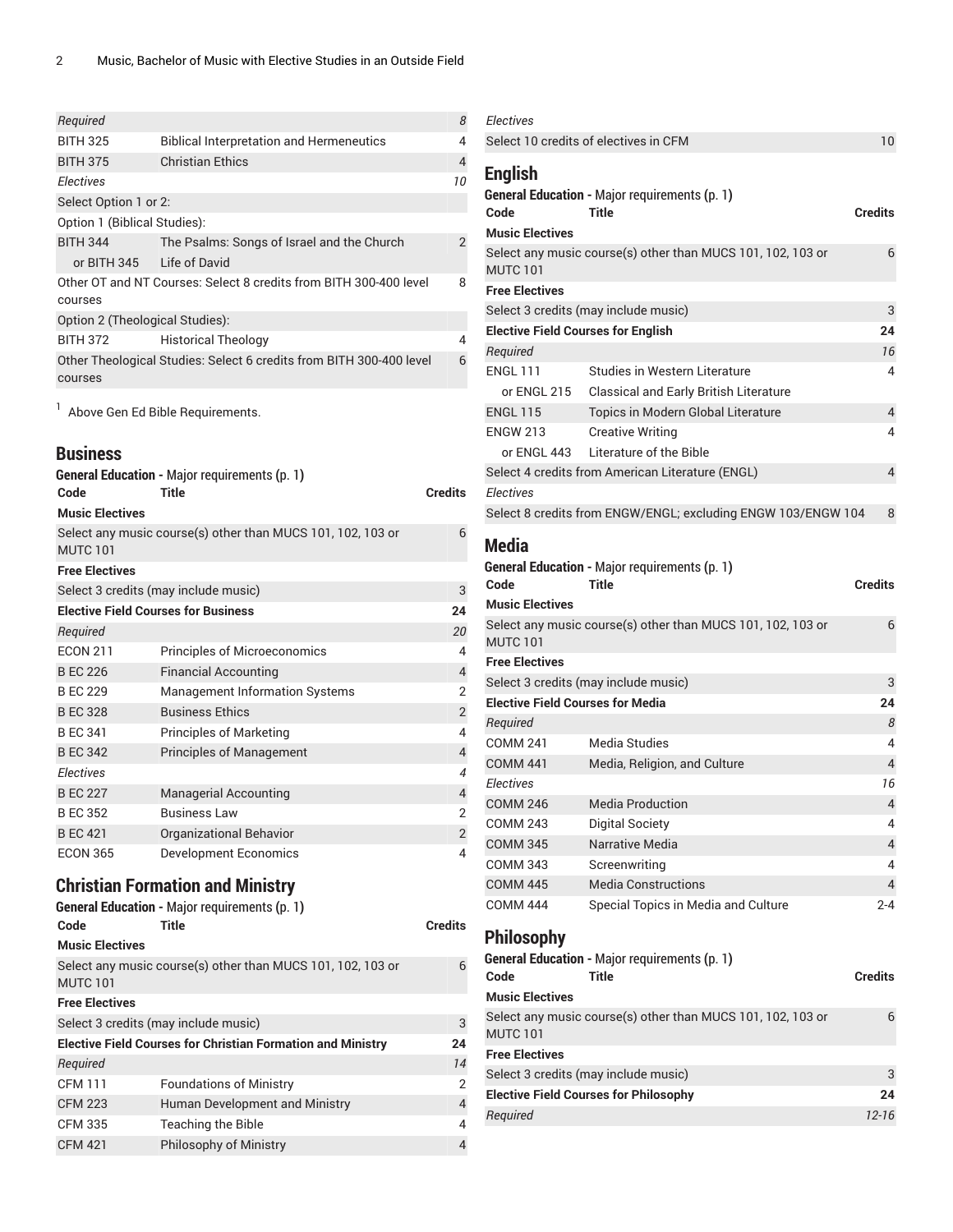| <b>PHIL 216</b> | Philosophy Of the Arts                                              | 2              |
|-----------------|---------------------------------------------------------------------|----------------|
|                 |                                                                     | or             |
|                 |                                                                     | 4              |
| or PHIL 217     | Philosophy of Art                                                   |                |
| <b>PHIL 243</b> | Intro To Logic                                                      | $\overline{2}$ |
|                 |                                                                     | or             |
|                 |                                                                     | 4              |
| or PHIL 245     | Logic                                                               |                |
| <b>PHIL 311</b> | History of Philosophy - Ancient and Medieval                        | 4              |
| <b>PHIL 312</b> | History of Philosophy: Modern & Contemporary                        | 4              |
| Electives       |                                                                     | $8 - 12$       |
|                 | Select courses from PHII to total 24 credits (at least 12 of the 24 |                |

Select courses from PHIL to total 24 credits (at least 12 of the 24 credits need to be taken at the 300 or 400 level)

Recommended: PHIL 447 or PHIL 448 ("Advanced Topics") and PHIL 454 or PHIL 455 ("Historical Seminar")

# **Pre-Health Studies**

*Note:* This degree track is designed for students who are interested in pursuing post-graduate studies in medicine, dentistry, and other health-related fields. Meeting the requirements for this degree does not guarantee that students will meet the prerequisite course requirements for all medical schools. The "Elective Field" courses listed below include most of the courses required for entrance to medical school and recommended as preparation for the Medical College Admissions Test (MCAT). However, students will also need to add Physics to their academic plan at some point prior to taking the MCAT. Other courses that students should consider taking include Biochemistry, Psychology, Sociology, and Statistics. Some courses may count toward the General Education requirements (Thematic Core). Students are highly encouraged to consult with the Director of Health Professions early in their academic career in order to understand the medical school admissions timeline and receive help with course planning.

#### **General Education -** Major [requirements](#page-0-0) **(**[p. 1](#page-0-0)**)**

(For Thematic Core Category II, take PSYC 101 for the Social Inquiry tag)

| Code                   | Title                                                       | <b>Credits</b> |
|------------------------|-------------------------------------------------------------|----------------|
| <b>Music Electives</b> |                                                             |                |
| <b>MUTC 101</b>        | Select any music course(s) other than MUCS 101, 102, 103 or | 4              |
| <b>Free Electives</b>  |                                                             |                |
|                        | Select 5 credits (may include music)                        | 5              |
|                        | Elective Field Courses for Pre-Health Studies               | 24             |
| <b>BIOL 241</b>        | Organization of Life: Genetics and Cell Biology             | 4              |
| <b>BIOL 242</b>        | Diversity of Life: An Introduction to Zoology and<br>Botany | 4              |
| <b>CHEM 231</b>        | <b>General Chemistry I</b>                                  | 4              |
| <b>CHEM 232</b>        | <b>General Chemistry II</b>                                 | 4              |
| <b>CHEM 341</b>        | <b>Organic Chemistry I</b>                                  | 4              |
| <b>CHEM 342</b>        | <b>Organic Chemistry II</b>                                 | 4              |

### **Pre-Law Studies**

|                        | <b>General Education - Major requirements (p. 1)</b>        |         |
|------------------------|-------------------------------------------------------------|---------|
| Code                   | Title                                                       | Credits |
| <b>Music Electives</b> |                                                             |         |
|                        | Select any music course(s) other than MUCS 101, 102, 103 or | 6       |
| <b>MUTC 101</b>        |                                                             |         |
| <b>Free Electives</b>  |                                                             |         |

|                                     | Select 3 credits (may include music)                                                                                   | 3                        |
|-------------------------------------|------------------------------------------------------------------------------------------------------------------------|--------------------------|
|                                     | <b>Elective Field Courses for Pre-Law Studies</b>                                                                      | 24                       |
| Required                            |                                                                                                                        | 8                        |
| <b>PSCI 274</b>                     | Introduction to Law                                                                                                    | 4                        |
| <b>PSCI 496</b>                     | Internship (with a practicing legal professional)                                                                      | $\overline{\mathcal{L}}$ |
| <b>Law-Related Elective Courses</b> |                                                                                                                        |                          |
|                                     | Select 10 credits from at least two departments:                                                                       | 10                       |
| IR 367                              | <b>International Law</b>                                                                                               | 4                        |
| <b>PHIL 318</b>                     | Philosophy of Law                                                                                                      | 2                        |
| <b>PSCI 311</b>                     | <b>Constitutional Law</b>                                                                                              | 4                        |
| <b>PSCI 368</b>                     | American Political Thought                                                                                             | $\overline{\mathcal{L}}$ |
| SOC 367                             | Crime & Delinquency                                                                                                    | 4                        |
| <b>Supporting Elective Courses</b>  |                                                                                                                        |                          |
|                                     | Select 8 credits from at least two departments, one of which is not<br>elected under the Law-Related Elective Courses: | 8                        |
| <b>BEC 226</b>                      | <b>Financial Accounting</b>                                                                                            | 4                        |
| or B EC 227                         | <b>Managerial Accounting</b>                                                                                           |                          |
| <b>B EC 328</b>                     | <b>Business Ethics</b>                                                                                                 | 2                        |
| <b>COMM 252</b>                     | Argumentation and Debate                                                                                               | $\overline{\mathcal{L}}$ |
| <b>COMM 253</b>                     | Messages, Influence, and Culture                                                                                       | 4                        |
| <b>COMM 362</b>                     | <b>Group Dynamics</b>                                                                                                  | $\overline{2}$           |
| <b>COMM 363</b>                     | Persuasion                                                                                                             | 4                        |
| <b>ENGW 214</b>                     | <b>Rhetorical Writing</b>                                                                                              | $\overline{2}$           |
| <b>HIST 251</b>                     | American History to 1865                                                                                               | 4                        |
| or HIST 252                         | American History from 1865                                                                                             |                          |
| <b>HIST 377</b>                     | British History to 1688                                                                                                | 4                        |
| <b>HIST 483</b>                     | History of Christianity in North America                                                                               | 4                        |
| <b>PHIL 243</b>                     | Intro To Logic                                                                                                         | $\overline{2}$           |
| <b>PHIL 448</b>                     | Advanced Topics in Philosophy (Ethical Theory -<br>Section 3)                                                          | 4                        |
| <b>PSCI 135</b>                     | American Politics and Government                                                                                       | 4                        |
| <b>PSCI 365</b>                     | Classical and Medieval Political Thought                                                                               | 4                        |
| <b>PSCI 366</b>                     | <b>Modern Political Thought</b>                                                                                        | $\overline{\mathcal{L}}$ |
| SOC 337                             | <b>Racial and Ethnic Relations</b>                                                                                     | 4                        |
| <b>SOC 356</b>                      | The Family                                                                                                             | $\overline{\mathcal{L}}$ |
| SOC 376                             | Sociological Theory                                                                                                    | 4                        |

### **Psychology**

# **General Education -** Major [requirements](#page-0-0) **(**[p. 1](#page-0-0)**)**

(For Thematic Core Category II, take [PSYC](/search/?P=PSYC%20101) 101 for the Social Inquiry tag)

| Code                   | Title                                                       | <b>Credits</b> |
|------------------------|-------------------------------------------------------------|----------------|
| <b>Music Electives</b> |                                                             |                |
| <b>MUTC 101</b>        | Select any music course(s) other than MUCS 101, 102, 103 or | 6              |
| <b>Free Electives</b>  |                                                             |                |
|                        | Select 3 credits (may include music)                        | 3              |
|                        | <b>Elective Field Courses for Psychology</b>                | 24             |
| Required               |                                                             | 20             |
| <b>PSYC 268</b>        | <b>Statistics</b>                                           | 4              |
| <b>PSYC 269</b>        | <b>Experimental Psychology</b>                              | $\overline{4}$ |
| <b>PSYC 317</b>        | Developmental Psychology                                    | 4              |
| <b>PSYC 348</b>        | Abnormal Psychology                                         | 4              |
| <b>PSYC 352</b>        | <b>Contemporary Clinical Psyc</b>                           | 4              |